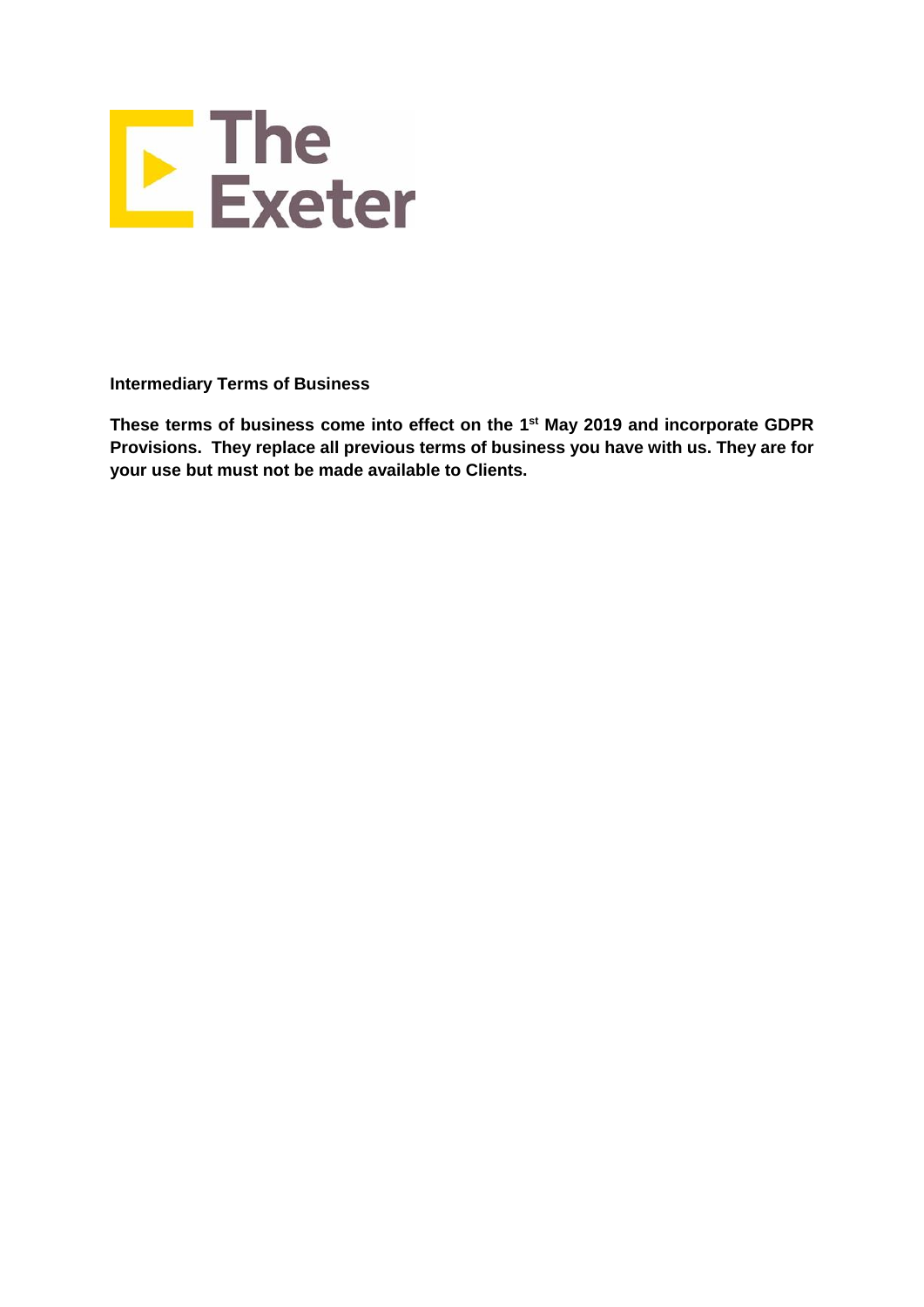**These Terms of Business ("Agreement") apply to insurance products provided by The Exeter Friendly Society Limited & its subsidiary The Exeter Cash Plan, trading together as The Exeter**. **By submitting business to us on or after the 1 st May 2019, you agree to these terms.**

**You are responsible for ensuring that your employees and financial advisers, and your appointed representatives, their employees and financial advisers, are aware of and comply with these terms and conditions.**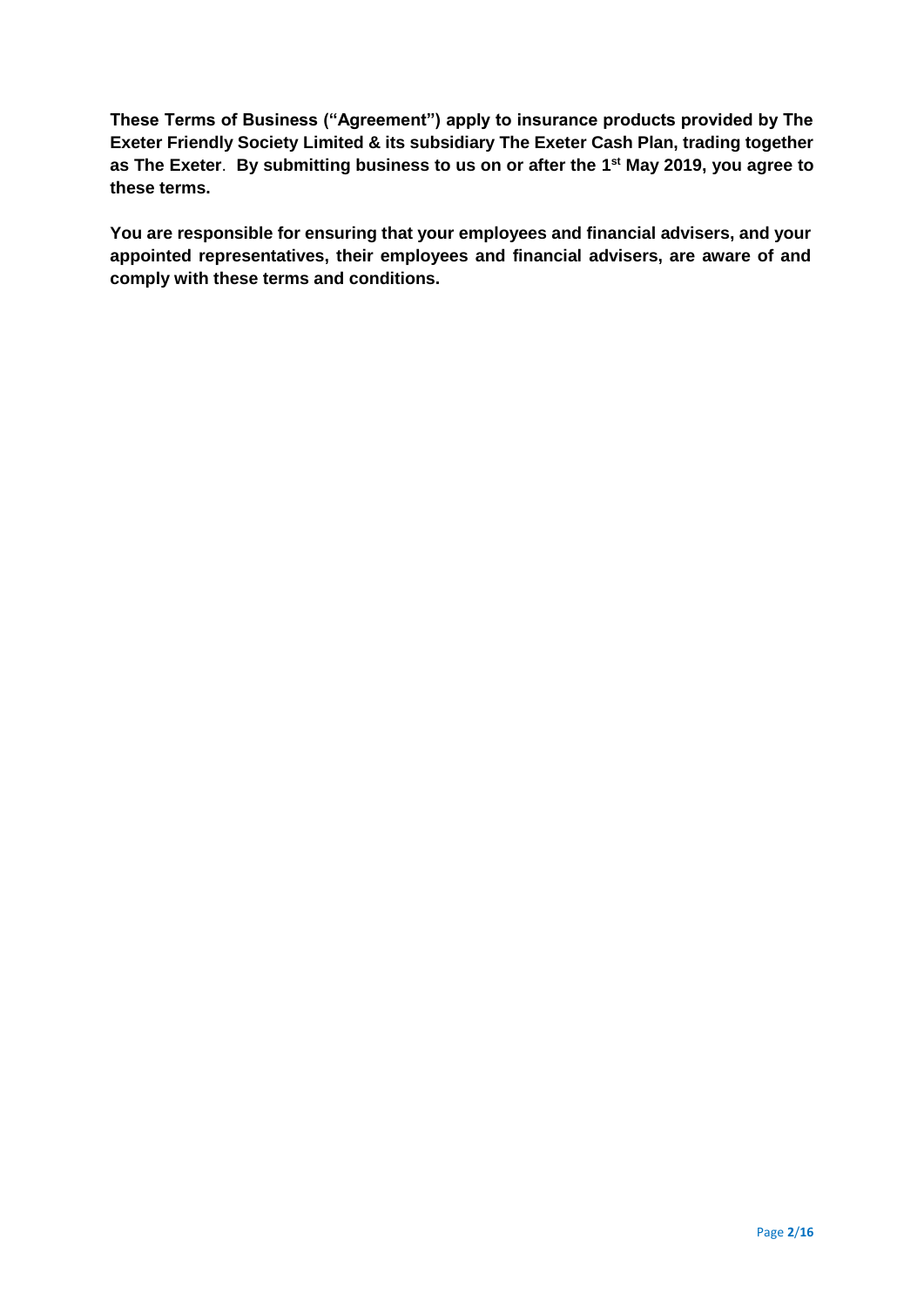## **DEFINITIONS GOVERNING OUR RELATIONSHIP:**

Where we employ terms with **bold** lettering in this agreement these terms will have the following meanings:

**"Account Opening Form"**: means the completed form submitted to EXETER to set up an intermediary account.

**"Appointed Representative"** means any company, partnership or person who is exempt from the requirement to be an authorised person for the purposes of section 39 FSMA for whom you have accepted responsibility in the conduct of business.

**"Business"**: means advising on/arranging any products and services offered by EXETER at any time.

**"Business Day"**: means a day other than a Saturday, Sunday or public holiday in England when banks in London are open for business.

**"Adviser"**: means any person submitting business through your agency with us including any Appointed Representatives.

**"Claw-back Period"**: means the length of time over which Indemnity Commission is earned as set out in the Schedule.

**"Client"**: means the applicant for Business introduced by You and for whom You have been appointed to act as agent and provide advice.

**"Client Data"**: means the Personal Data and/or Sensitive Data of a Client.

**"Commission" and Commission Statement are** described in the Exeter Commission Schedule.

**"Confidential Information"**: means all confidential information (in any form) disclosed by a party. Including, but not limited to, any information that would be regarded as confidential by a reasonable business person and/or any information developed by the parties while carrying out this agreement relating to:

the business, affairs, Clients, clients, suppliers, plans, intentions or market opportunities of the disclosing party; and/or

the operations, processes, product information, know-how, designs, trade secrets or software of the disclosing party.

**"Connected Person":** means your employees, spouse, partner or other relative of any such person

**"Data Controller"**: has the meaning given to it in the Data Protection Laws.

**"Data Protection Laws"**: "shall mean the Data Protection Act 1998 (and, once enacted, any replacement thereof including as foreseen by the UK Data Protection Bill HL 66), Data Protection Directive (95/46/EC), the Privacy and Electronic Communications (EC Directive)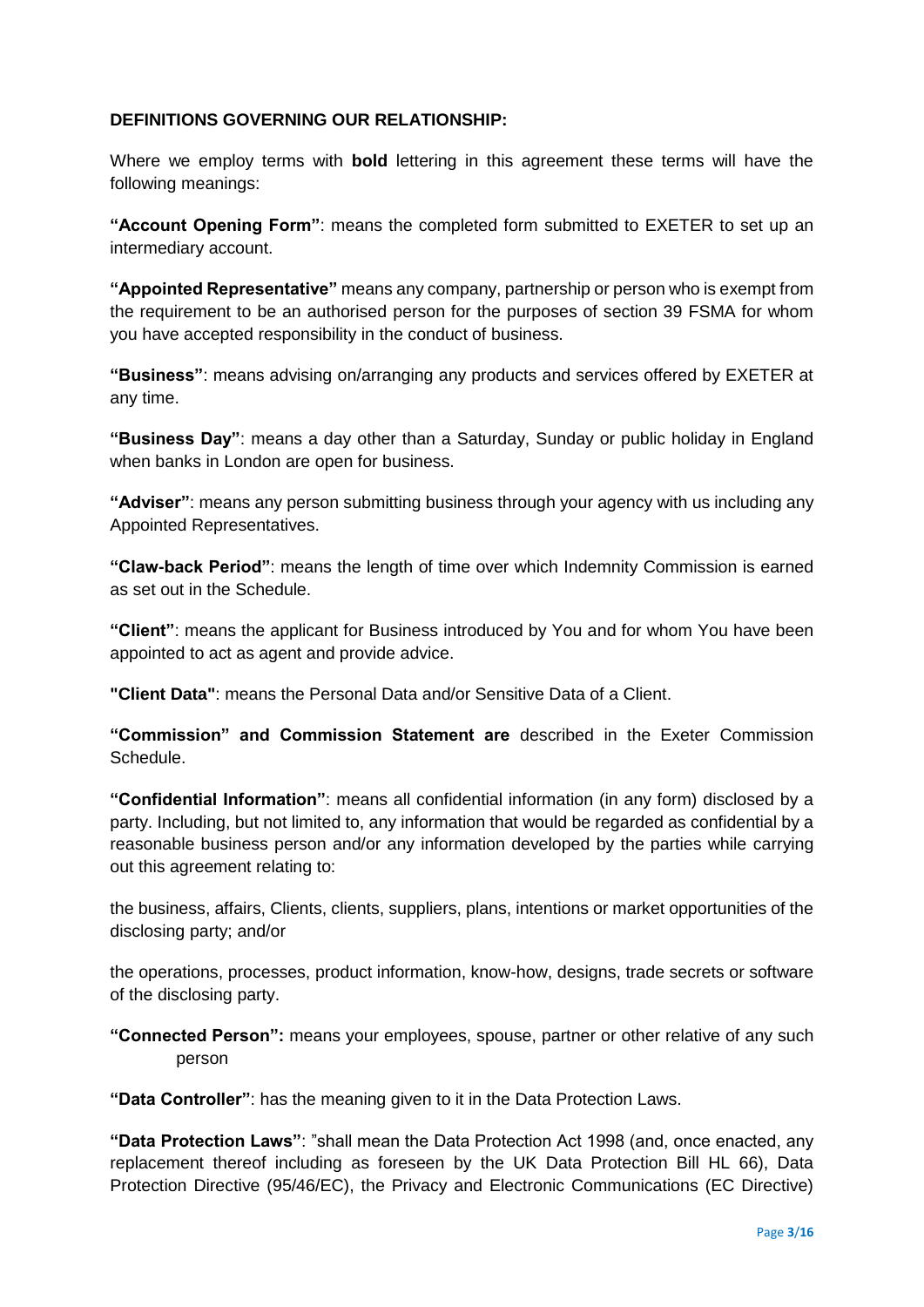Regulations 2003, Regulation (EU) 2016/679 on the protection of natural persons with regard to the processing of personal data and on the free movement of such data (commonly referred to as the "GDPR"), together with any and all other laws, regulations or other statutory instruments relating to the protection of personal data applicable to the Service Provider and/or the Customer in any relevant jurisdiction..

**"Exempt Person"**: has the meaning given to it in the FCA Rules.

**"EXETER", "We" "Our"** or **"Us"**: shall mean The Exeter Friendly Society Limited & its subsidiary The Exeter Cash Plan, trading together as The Exeter.

**"FCA"**: means the Financial Conduct Authority and any successor organisation.

**"FCA Rules"**: the rules, guidance and glossary of the FCA as set out in the FCA Handbook as amended from time to time.

**"FSMA"**: means the Financial Services and Markets Act 2000.

**"Indemnity Basis"**: means where Commission is paid by EXETER to You in a lump sum (Indemnity Commission) on the assumption that a Client will maintain the agreed premiums for the Business accepted by EXETER for the minimum of the Claw-back Period applicable to that Business.

**"Intellectual Property Rights"**: means patents, rights to inventions, copyright and related rights, moral rights, trade marks, business names and domain names, goodwill and the right to sue for passing off, rights in designs, rights in computer software, database rights, rights to use, and protect the confidentiality of, confidential information (including know-how and trade secrets), other intellectual property rights, in each case whether registered or unregistered and including all applications and rights to apply for and be granted, renewals or extensions of, and rights to claim priority from, such rights and all similar or equivalent rights or forms of protection which subsist or will subsist now or in the future in any part of the world.

**"Intermediary"**: means an FCA authorised person or FCA authorised professional firm carrying out an insurance mediation activity as defined in the FCA glossary.

**"Intermediary Data**" means any Personal Data and/or Sensitive Data that is provided by You or which is otherwise processed by the Exeter in accordance with this agreement that is not Client Data.

**"Money Laundering Legislation"**: means the FCA Rules, The Money Laundering, Terrorist Financing and Transfer of Funds (Information on the Payer) Regulations 2017, the Proceeds of Crime Act 2002, the Terrorism (United Nations Measures) Order 2009, the Joint Money Laundering Steering Group's Guidance Notes for the Financial Sector and/or any other applicable money laundering or terrorist financing legislation.

**"Non-Indemnity Basis"**: means where Commission is paid by EXETER to You on an "as earned" basis by way of equal monthly instalments which are dependent on the Client paying the agreed premiums for the Business accepted by EXETER.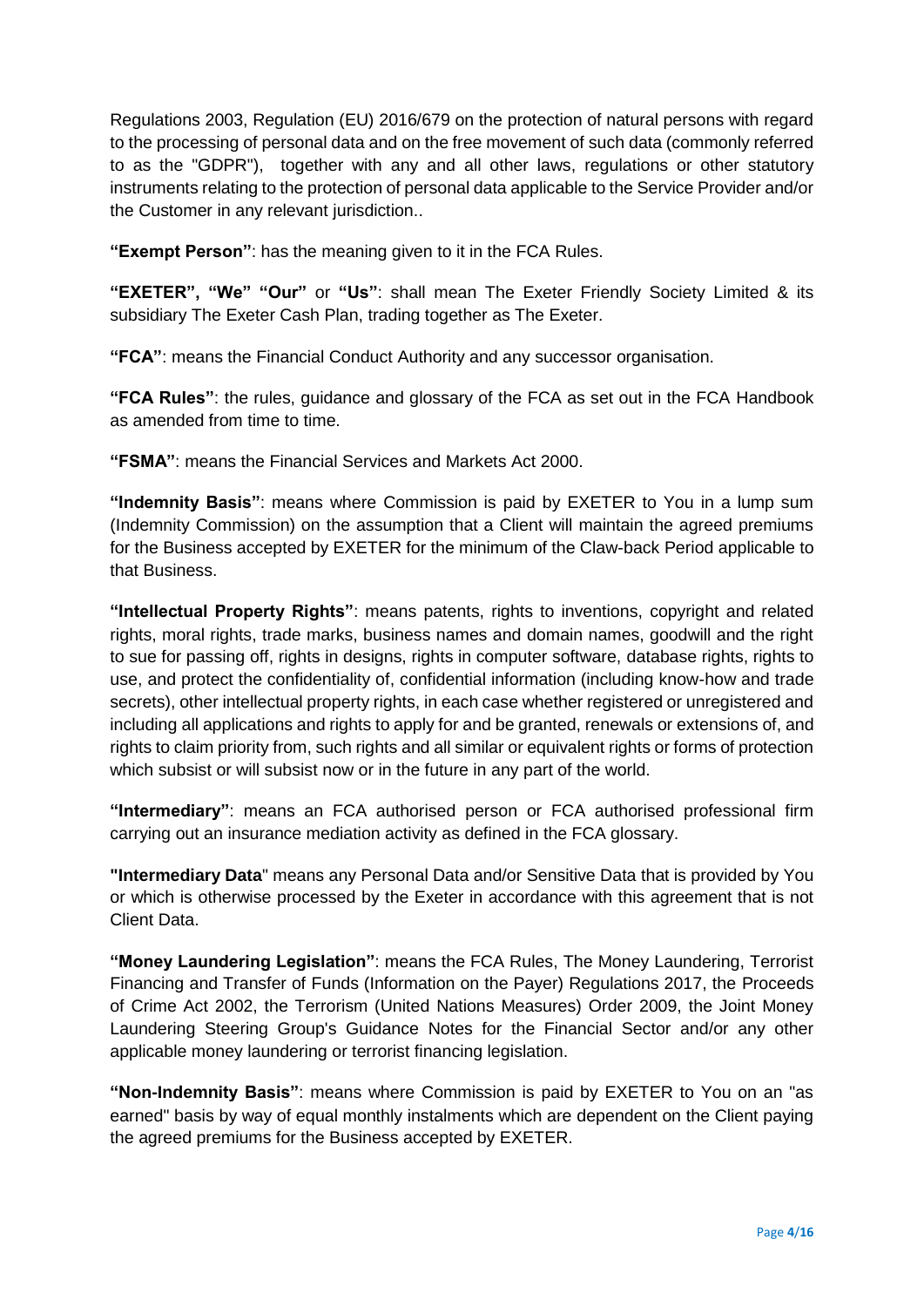**"PEP"**: means a politically exposed person or a family member or a known close associate of a PEP.

**"Personal Data"**: has the meaning given to it in the Data Protection Laws.

**"PRA"**: means the Prudential Regulation Authority and any successor organisation.

**"Product"**: means any product offered for sale or service arranged by Us.

**"Unearned Commission"**: means Commission paid on an Indemnity Basis where the Client has failed to maintain the agreed premiums for the Business accepted by EXETER for the minimum of the Claw-back Period applicable to that Business. **"Reclaimed Commission"**: means Unearned Commission which EXETER is entitled to reclaim from You pursuant to this agreement.

**"Renewal Commission"**: means commission payable to You on a non-indemnity basis for ongoing servicing of Your Client in respect to an Exeter Product at the completion of the claw back period.

**"Sensitive Data"**: has the meaning given to it, or "special categories of data" in the Data Protection Laws.

**"Website"**: means The EXETER website which is currently at www.the-exeter.com

**"You"** or **"Your"**: means the Intermediary from whom We accept Business in accordance with these terms of business and in the case of networks of Intermediaries, means all such intermediaries together with any other individual, company, partnership or other organisation associated with them including Advisers.

A reference to a statute or statutory provision is a reference to it as amended, extended or reenacted from time to time and shall include all subordinate legislation made from time to time under that statute or statutory provision.

## **1. PLACING BUSINESS WITH THE EXETER**

- 1.1 You may submit applications for Business to EXETER on behalf of Your Clients.
- 1.2 To be able to submit applications for Business to EXETER You must complete an online Account Opening process. (f).
- 1.3 EXETER are under no obligation to accept any application(s) submitted by You.

## **2. YOUR RESPONSIBILITIES**

- 2.1 You must:
	- (a) comply with all legal and regulatory requirements of the FCA and the Act (including those relating to professional indemnity insurance) necessary to act as agent for Clients and to carry out Your business in advising Clients and/or submitting applications for Business to EXETER on behalf of Clients.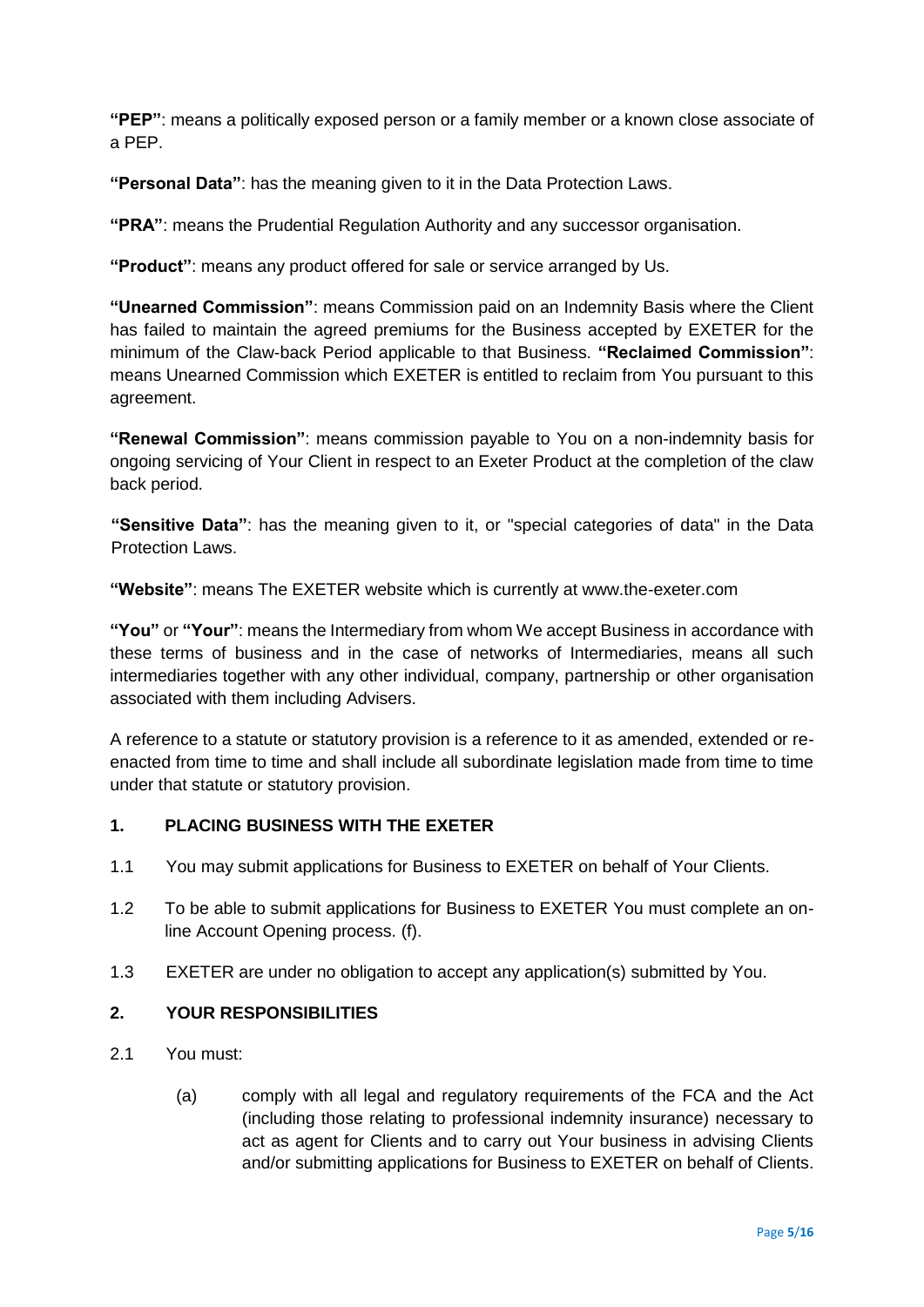- (b) on demand, provide EXETER with a copy of:
	- (i) Your current professional indemnity insurance certificate; and
	- (ii) any records maintained by You relating to the Business.
- (c) Inform EXETER immediately if:
	- (i) Your professional indemnity insurance cover no longer complies with FCA requirements;
	- (ii) Your FCA permissions, Authorised Person status or Exempt Person status (as applicable) is altered in any way or You receive notice that the FCA intends to make such alterations or, if an Appointed Representative, that its Network intends to make such alterations or terminate or suspend You;
	- (iii) You are in breach or have reasonable cause to suspect You will be in breach of any term of this agreement.
- (d) Act in the Client's best interest and be solely responsible to the Client for all matters relating to advising on suitability.
- (e) Pass all documentation and/or information passed to You in connection with this agreement to its intended recipient, including without limitation, information given to You by the Client which may affect EXETER's decision to accept that Client's application for Business.
- (f) In relation to all EXETER Business, present all information in the form specified by EXETER.
- (g) Endeavour to provide any information that EXETER requests as quickly as possible. You provide such information and any other information that could reasonably be considered relevant to the Business in good faith and use all reasonable endeavours to ensure that the information provided by You are complete and accurate.
- (h) Comply with all reasonable and lawful instructions of EXETER.
- (i) In the case of private medical insurance Business, EXETER will issue renewal documentation, including details of any change in the terms and conditions applying to the Business and to the items covered, to You (or a notice that EXETER will not invite renewal) within a reasonable time. In such case, you pass on such information to the Client not less than six weeks prior to the renewal date.
- (j) Indemnify EXETER against all claims, proceedings, costs (including reasonable legal costs) and losses incurred by EXETER as a result of:
	- (i) You submitted business to EXETER beyond Your authorisation;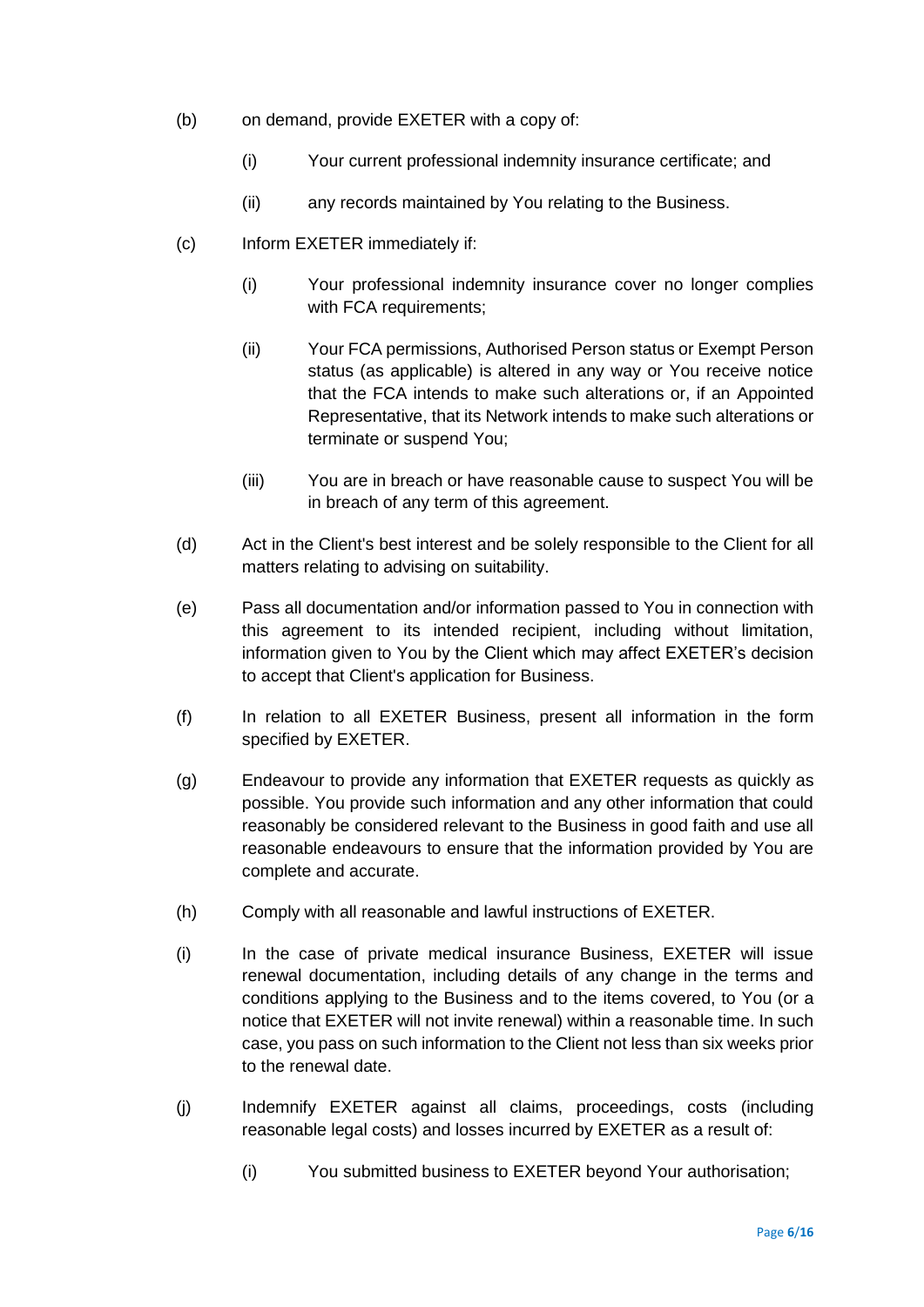- (ii) You submitted incorrect information to EXETER;
- (iii) You infringe any of EXETER's Intellectual Property Rights;
- (iv) The intellectual property provided by You to EXETER infringing the intellectual property rights of a third party;
- (v) A dispute arising between You and another person who is entitled to receive Commission from EXETER in respect of an application for Business by a Client. Subject to this indemnity, EXETER shall have absolute discretion as to whom it shall pay such Commission;
- (vi) A decision by the FCA, PRA, Financial Ombudsman Service or any other successor or regulatory body or court that EXETER are liable to pay a claim to a Client arising as a result of any breach by You of this agreement;
- (vii) The breach, negligent performance or failure or delay in performance of this agreement by You, its employees, Appointed Representatives (if applicable), agents or subcontractors;

This Clause 2.1(j) shall survive termination of this agreement.

- 2.2 You shall not:
	- a. produce any marketing material for EXETER Business or use EXETER name, logo or trade marks on any marketing material for EXETER Business without the prior written consent of EXETER;
	- b. have any license or right to use any of EXETER Intellectual Property Rights without EXETER's written consent;
	- c. collect premiums on EXETER' behalf; and/or
	- d. copy, alter or loan any books, documents, computer hardware or software belonging to EXETER and in Your possession without EXETER' prior written consent. Such items will be made available to EXETER for inspection on request.
- 2.3 Clause 2.2 shall survive termination of this agreement.

## **3 EXETER RESPONSIBILITIES**

- 3.1 EXETER shall:
	- a. maintain the necessary and appropriate FCA and PRA authorisation required for its Business;
	- b. produce all information required by the FCA Rules in respect of its Business (including but not limited to all pre-contractual, post-sale and renewal information); and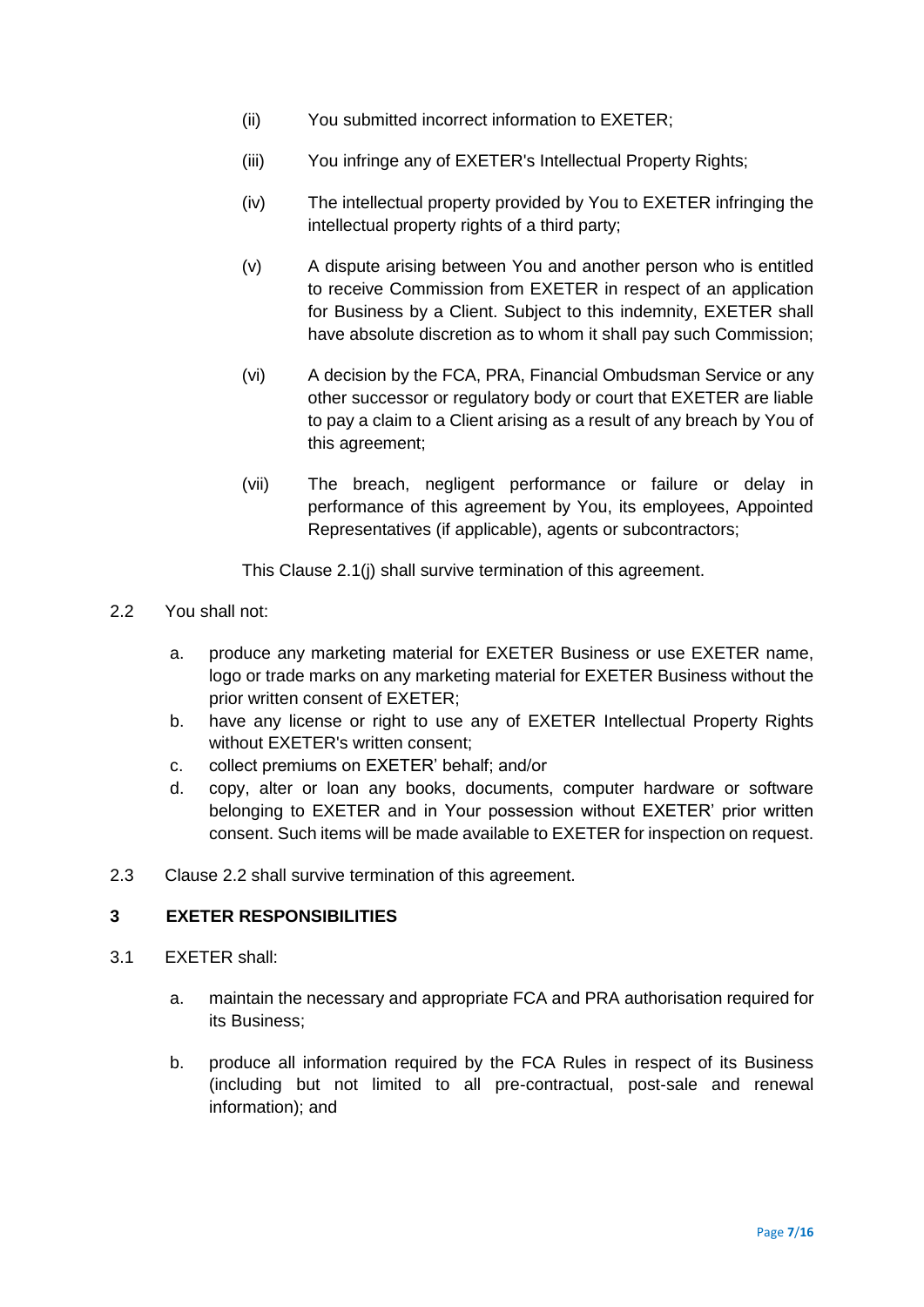- c. where you continue to act on behalf of a Client, we will endeavour to keep you informed of relevant events such as unpaid premiums and claims or changes to Adviser Charges
- 3.2 EXETER may:
	- a. send documents directly to a Client. If You request, we will endeavour to keep You informed of such communications
	- b. if You do not introduce Business to us for a period of at least three continuous years or are unable to service your client, we may stop paying servicing commission due on all Business already transacted.
	- c. no provision of this agreement shall oblige EXETER to act contrary to its legal or regulatory obligations and no act or omission of EXETER required for legal or regulatory purposes shall be considered a breach of this agreement.

## **4 COMMISSION**

- 4.1 Subject to any amendments to the FCA Rules or law, We will pay commission on all applications for Business submitted by You on behalf of Clients, which has been accepted by EXETER. All business submitted must include Your unique agency number. You can select the frequency your commission is paid to your firm whether daily, weekly or monthly, However Exeter reserve the right to alter this frequency at any time.
- 4.2 Commission will be paid on the terms set out at in this clause and in accordance with the current Commission Schedule.
- 4.3 Commission is payable inclusive of any applicable Value Added Tax or any similar or replacement tax, duty or levy. You are responsible for accounting to the relevant authority for any tax payable in relation to payments made by EXETER.
- 4.4 EXETER may unilaterally vary the Schedule on providing You with 20 Business Days written notice and any such new terms will apply automatically on the expiry of the notice period on business submitted from that date.
- 4.5 EXETER will cease to pay any Commission to You under this Clause if You or a Client notifies EXETER that You are no longer acting as the Client's agent.
- 4.6 If either You or Us (each a Party and together the Parties) fails to make any payment due under this agreement by the due date for payment, then the receiving party shall be entitled to charge interest on the overdue amount at the rate of 4% per annum above Barclays Bank Plc's base rate from time to time. Such interest shall accrue daily from the due date until actual payment of the overdue amount, whether before or after judgment.
- 4.7 Exeter won't pay Commission on Indemnity Basis on any Product taken out by You or any Connected Person**.**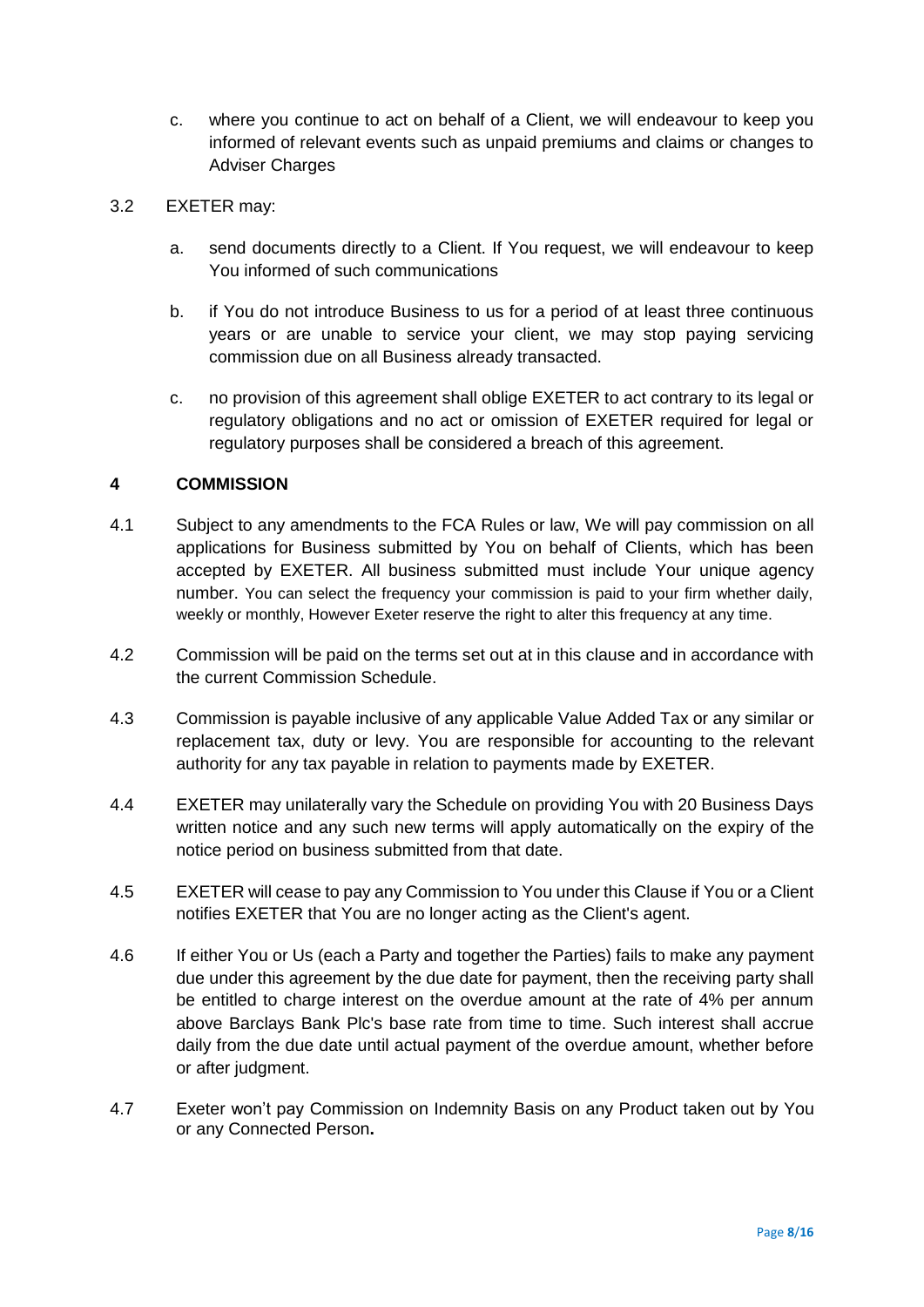# **5 CLAWBACK OF COMMISSION**

- 5.1 Where a Client cancels, alters, appoints another intermediary, or suspends the Business (including but not limited to reducing or missing premiums) during the Clawback Period applicable to that Business, EXETER will reclaim from You any Unearned Commission already paid to You. EXETER shall notify You in writing as soon as reasonably practicable of any Reclaimed Commission and may:
	- 5.1.1 set-off any Reclaimed Commission against any other Commission or amount payable to You; or
	- 5.1.2 submit a written request to You that You reimburse EXETER the full amount of Reclaimed Commission within 10 Business Days.
- 5.2 We reserve the right to share debt information with the Elixir 2000 group as well as other parties including other insurers and as required by the FCA.

# **6 CLIENT BANK/AR/ADVISER'S TRANSFERS**

- 6.1 In the event that:
	- a. Your Clients are transferred to another Intermediary, ongoing renewal commission and any initial commission liability will transfer to the recipient Intermediary, or
	- b. Your Advisers are transferred to another Intermediary, ongoing renewal commission and any initial commission liability will transfer to the recipient Intermediary, or
	- c. one or more of your Appointed Representatives are transferred to another Intermediary, ongoing renewal commission and any initial commission liability will transfer to the recipient Intermediary.
	- d. an individual policy holder transfers the servicing rights of their policy to another intermediary, ongoing renewal commission will transfer to the recipient intermediary, but any outstanding initial commission liability will remain with you.

## **7 DATA PROTECTION**

- 7.1 The parties agree that, with respect to the parties' rights and obligations under this agreement and with respect to any Client Data and/or Intermediary Data, both You and The Exeter are each Data Controllers of the Client Data and Intermediary Data and as such:
	- a. You and The Exeter shall comply at all times with the Data Protection Laws when processing Client Data and/or Intermediary Data;
	- b. You and The Exeter agree not to do, or fail to do, or permit to be done, anything which causes the other party to be in breach of its obligations under the Data Protection Laws ; and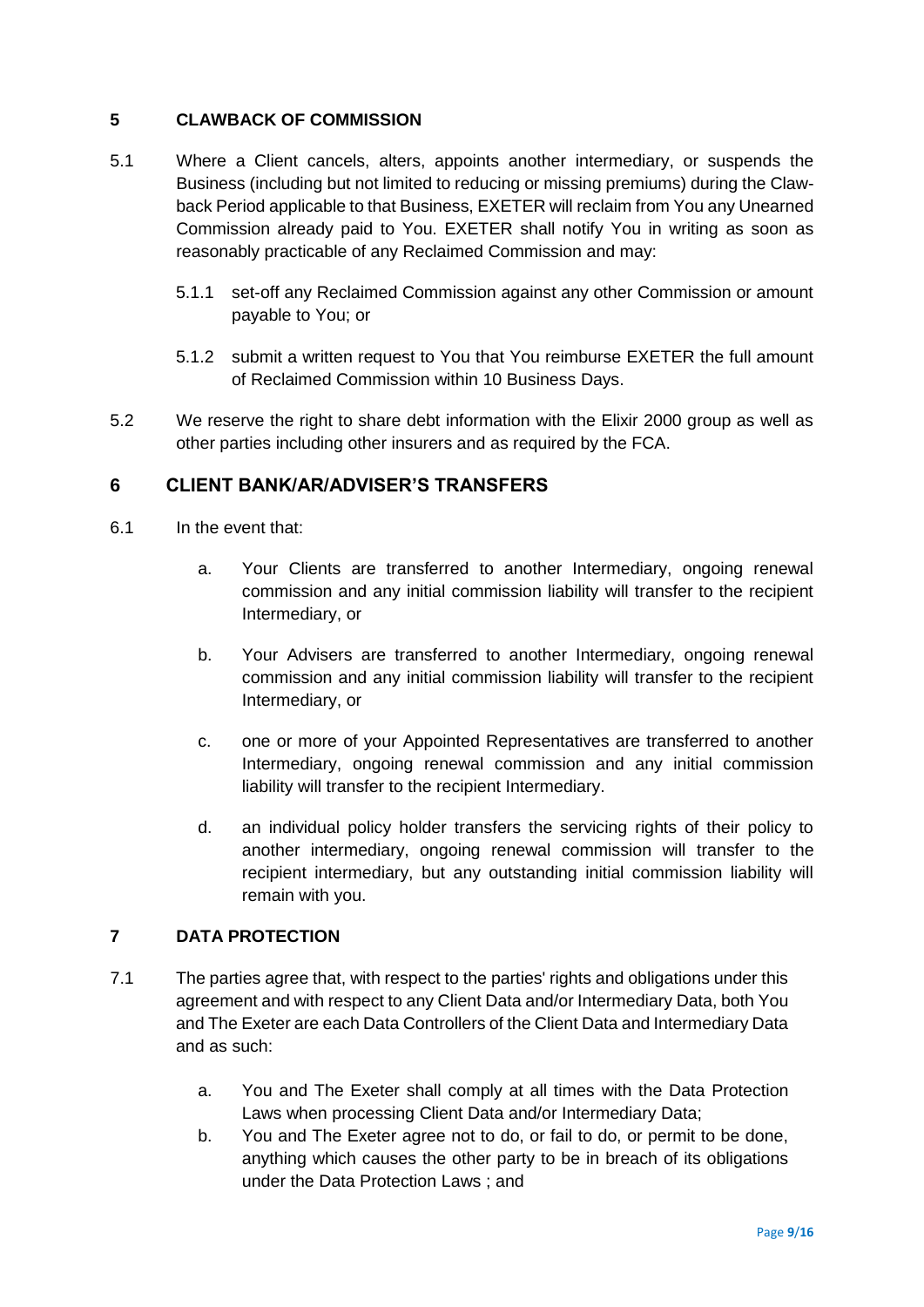- c. each party shall provide reasonable cooperation and assistance to the other party to enable the latter party to fulfil its respective obligations under the Data Protection Laws.
- 7.2 Each party warrants to the other, that, where either You or We collect Client Data (and where You provide us with Intermediary Data), which it subsequently transfers or makes available to the other, that We or You (as applicable) have:
	- a) collected such data fairly and lawfully in accordance with Data Protection Laws;
	- b) a valid "lawful basis" to transfer such data to the other party in accordance with Data Protection Laws; and
	- c) a "valid lawful basis" for the other party to process that data in accordance with its obligations under this agreement in accordance with Data Protection Laws and that any such use will not breach the Data Protection Laws.
- 7.3 You shall:
	- a) at all times not act in any way in relation to the Client Data (or otherwise) which might reasonably damage the reputation or goodwill of The Exeter or its relationship with Clients; and
	- b) at Intermediary's cost, promptly provide to Us all information in Your possession concerning any unauthorised or accidental disclosure of, or access to, the Client Data and promptly inform the data protection regulator or data subjects in respect of such an incident.
- 7.4 In order to consider your application to be an Intermediary for The Exeter, and to comply with the FCA Rules and FSMA, we may need to collect personal data about You and any person associated with or employed by You when you complete the registration form to set up an adviser account with The Exeter and thereafter throughout the course of Our business relationship with You. We will use this Intermediary Data to process your application for registration and on an ongoing basis to administer Your adviser account and develop Our business relationship with You. We shall process all Intermediary Data in accordance with our privacy policy which can be accessed on our website https://www.the-exeter.com/.
- 7.5 In accordance with our privacy policy found on Our website at [https://www.the](https://www.the-exeter.com/privacy-policy.html)[exeter.com/privacy-policy.html](https://www.the-exeter.com/privacy-policy.html) You consent to our using your personal data for profiling, segmentation and dynamic content to ensure that you are informed of developments with regard to our product range and services.
- 7.6 The above Clauses under the heading "Data Protection" shall survive termination of this agreement.

## **8 CONFIDENTIALITY**

8.1 Each party undertakes that it shall not at any time disclose to any person any Confidential Information with the exception that each party may disclose the other party's confidential information: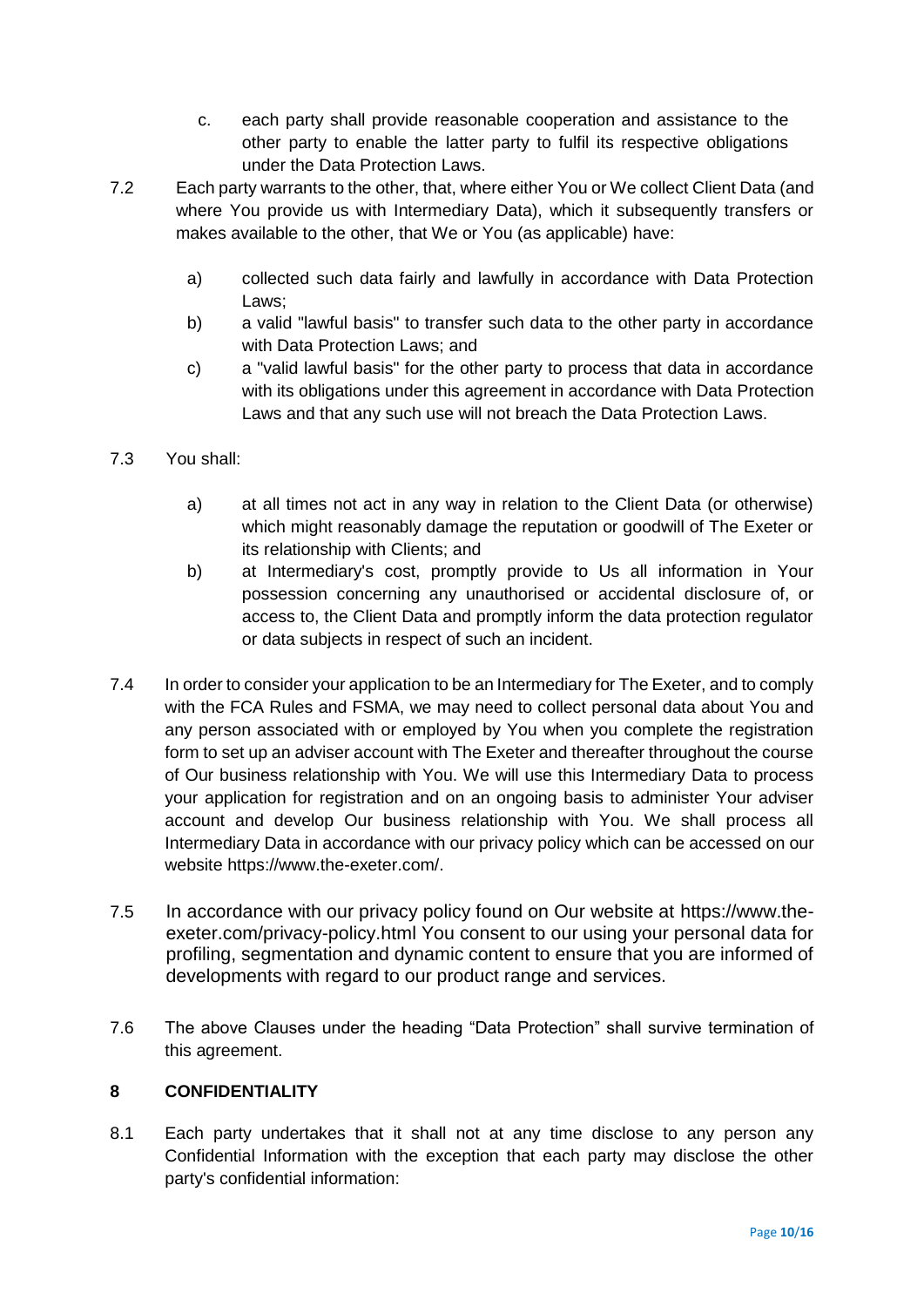- (a) to its employees, officers, representatives or advisers who need to know such information for the purposes of carrying out the party's obligations under this agreement. Each party shall procure that its employees, officers, representatives or advisers to whom it discloses the other party's Confidential Information comply with this Clause;
- (b) where the information is in or enters the public domain other than by way of breach of this agreement; and
- (c) as may be required by law, a court of competent jurisdiction or any governmental or regulatory authority.
- 8.2 No party to this agreement shall use any other party's Confidential Information for any purpose other than to perform its obligations under this agreement.
- 8.3 All documents and other records (in whatever form) containing Confidential Information supplied to or acquired by You from EXETER shall be returned promptly to EXETER on termination of this agreement, and no copies shall be kept.
- 8.4 The above Clauses under the heading "Confidentiality" shall survive termination of this agreement.

# **9 MONEY LAUNDERING**

9.1 You must comply with all legislation, guidance and regulation regarding anti-money laundering and terrorist financing. This includes, but is not limited to, compliance with the Money Laundering, Terrorist Financing and Transfer of Funds (Information on the Payer) regulations 2017, the FCA Handbook, Joint Money Laundering Steering Group guidance and any successor or other competent bodies. We will rely on You for the purposes of satisfying regulation 39(1) of the Money Laundering Regulations and You must undertake to Us that you will fulfil the obligations set out in regulation 39(2)(a) & 39(2)(b)(ii) and immediately on request by Us supply to Us all of the information required under regulation 39(2)(b)(i) of the Money Laundering Regulations. We reserve the right to carry out further customer due diligence without referring to You if we consider it appropriate to carry out additional verification.

## **10 BRIBERY & CORRUPTION**

10.1 You agree that you will have in place adequate and effective procedures for detecting and monitoring Bribery & Corruption and will regularly audit and monitor such procedures to prevent a breach of any such compliance. You agree to report promptly to us in writing any breaches of such compliance (including where there is a suspicion of a breach or an allegation of a breach) which are or may be relevant to these Terms.

## **11 FRAUD**

11.1 To the extent that any applicable Fraud Regulations and/or obligations apply to you, your business or your officers, agents, sub-contractors, or employees in any relevant jurisdiction, in providing regulated services to Client and introducing Business to us,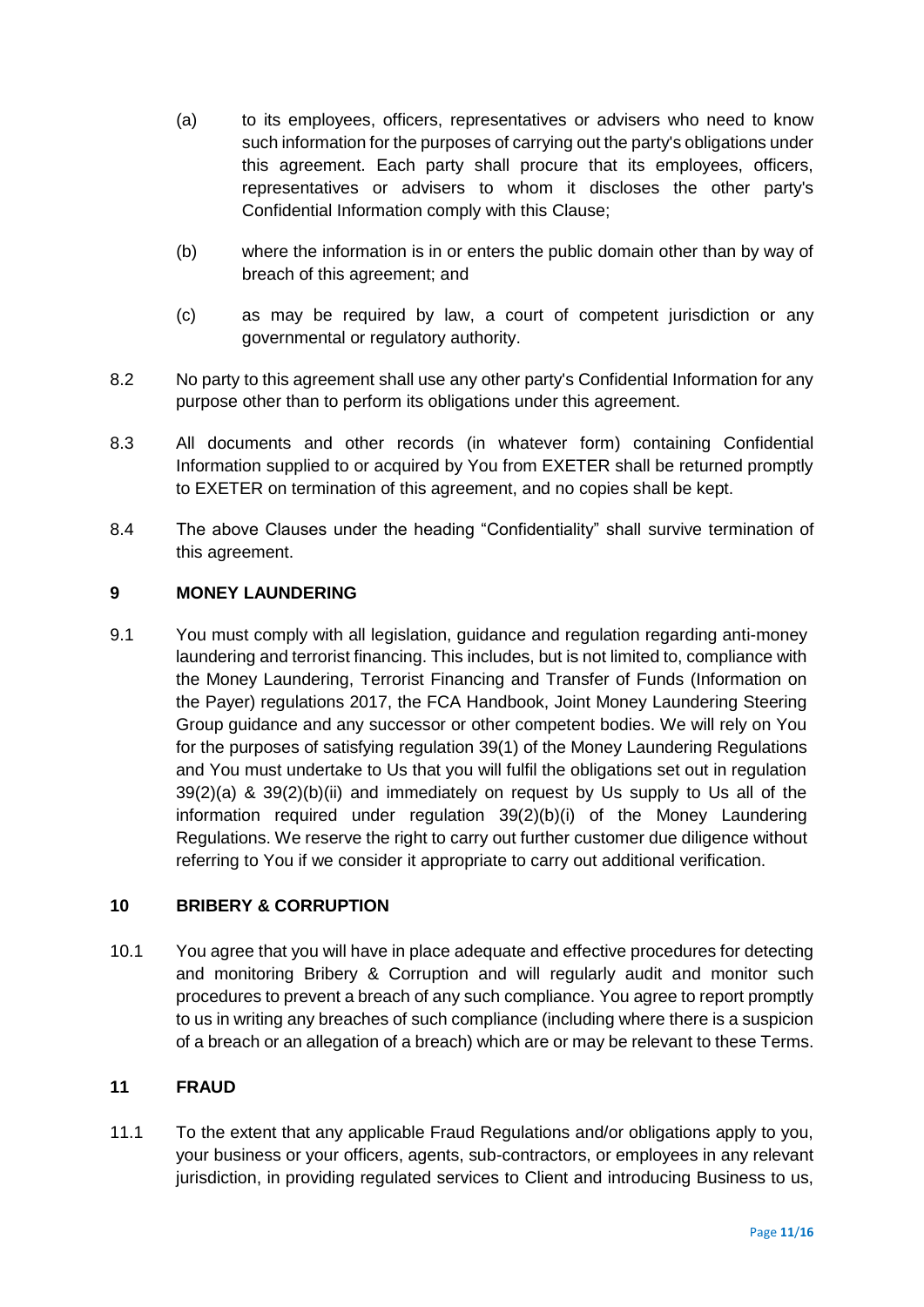you represent that you, your business, your officers and employees are compliant and will remain compliant with such Regulations and/or obligations and that shall include ensuring that your officers and employees undertake reasonable levels of training in relation to Fraud.

11.2 You agree that you will have in place adequate and effective procedures for detecting and monitoring Fraud and will report promptly to us in writing any breaches of compliance which are relevant to these Terms. We reserve the right to perform our own investigation if we suspect there has been fraudulent activity

## **12 EXETER WEBSITE**

- 12.1 You are authorised to conduct business through the Website and will be provided with access, an access code and a password to the Website during the term of this agreement.
- 12.2 EXETER may make changes or corrections to, alter, suspend or discontinue any aspect of the Website including Your access to it.
- 12.3 You are solely responsible for all use of and for protecting the confidentiality of any user name or password, e-mail verification or link authorisation that may be given to You to access the Website. You may not share these with, or transfer them to any third parties and must notify EXETER immediately of any unauthorised use of them or any breach of security regarding the Website that comes to Your attention.
- 12.4 Any user name, password, e-mail verification and link authorisation remains EXETER property and You agree to destroy records of these upon termination of this agreement.
- 12.5 If You are domiciled outside the UK You must satisfy itself that it is lawfully able to use the Website and is solely responsible for complying with any and all applicable local laws relating to the Website.
- 12.6 EXETER accepts no liability to You to the extent permitted by applicable law, for any costs, losses or damages resulting from or related to the access or attempted access of the Website by You from a jurisdiction outside the UK.
- 12.7 EXETER cannot guarantee that the Website will operate continuously or without interruption or be error free and accepts no liability for its unavailability.
- 12.8 You must not attempt to interfere with the proper working of the Website and in particular must not attempt to circumvent Our security, tamper with, hack into, or otherwise disrupt any of Our computer systems, servers, or website routers or any other internet connected devices.

### **13 GENERAL**

13.1 We reserve the right, at Our absolute discretion, not to accept Business from You.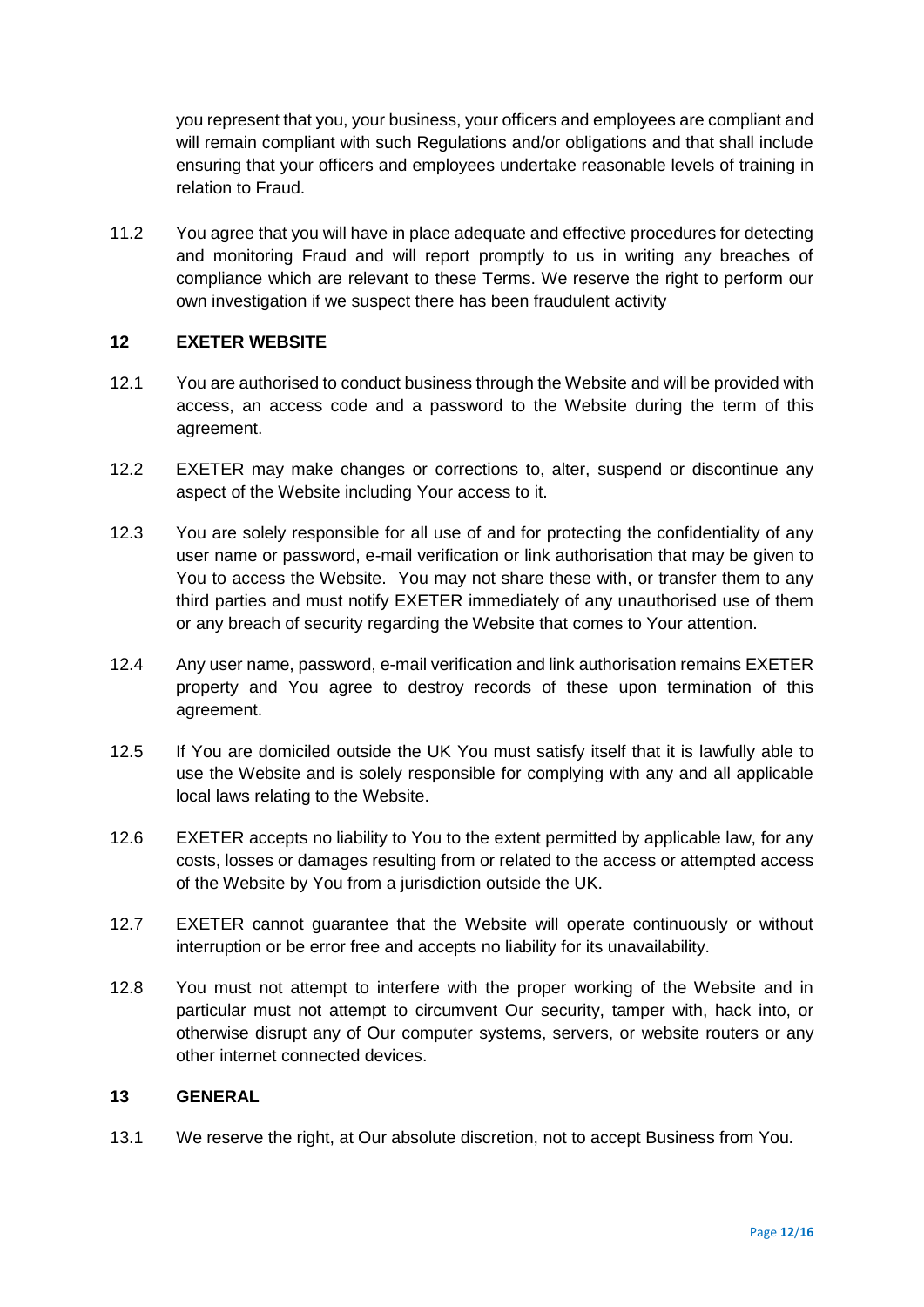- 13.2 We won't accept Business from You if You don't have the correct permissions or if You stop being authorised by the FCA.
- 13.3 By accepting the terms of this Agreement You confirm that you have embedded and are maintaining the FCA Treating Customers Fairly outcomes as well as the FCA Conduct Rules within Your business, and are able to evidence this in Your business culture and practices.
- 13.4 You are solely responsible for any advice You give to a Client in relation to any Product You sell them under this Agreement.
- 13.5 Nothing in this agreement shall be deemed to establish any partnership or joint venture between any of the parties, constitute any party the agent of another party, or authorise any party to make any representations or enter into any commitments for or on behalf of any other party.
- 13.6 This agreement constitutes the entire agreement between the parties and supersedes and extinguishes all previous agreements and understandings between them, whether written or oral, relating to its subject matter. Each party acknowledges that it does not rely on any statement, representation, assurance or warranty (whether made innocently or negligently) that is not set out in this agreement. Nothing in this clause shall limit or exclude any liability for fraud.
- 13.7 You may not vary this agreement.
- 13.8 EXETER shall be entitled to vary this agreement upon giving You one months' notice, which may be by notice on our website.
- 13.9 EXETER shall be entitled to vary this agreement immediately where changes in the FCA Rules, or any other regulatory obligation or applicable law require. In such cases EXETER shall give You notice of such variation as soon as reasonably practicable after the variation takes effect. Unless required by FCA Rules, any other regulatory obligation on EXETER or applicable law, no variation to this agreement shall affect Business already accepted by EXETER or applications submitted by You on behalf of Clients before the variation date.
- 13.10 This agreement is personal to the parties and neither party shall assign, transfer, mortgage, charge, subcontract, declare a trust over or deal in any other manner with any of its rights and obligations under this agreement without the prior written consent of the other Party.
- 13.11 No failure or delay in exercising any right under this agreement or by law shall constitute a waiver of any right nor shall it prevent the further exercise of any right.
- 13.12 If any provision or part-provision of this agreement is or becomes unenforceable it shall be deemed modified to the minimum extent necessary to make it enforceable. Alternatively, if this isn't possible the relevant provision or part-provision shall be deemed deleted. Any alteration to the agreement under this clause shall not affect the enforceability of the rest of this agreement.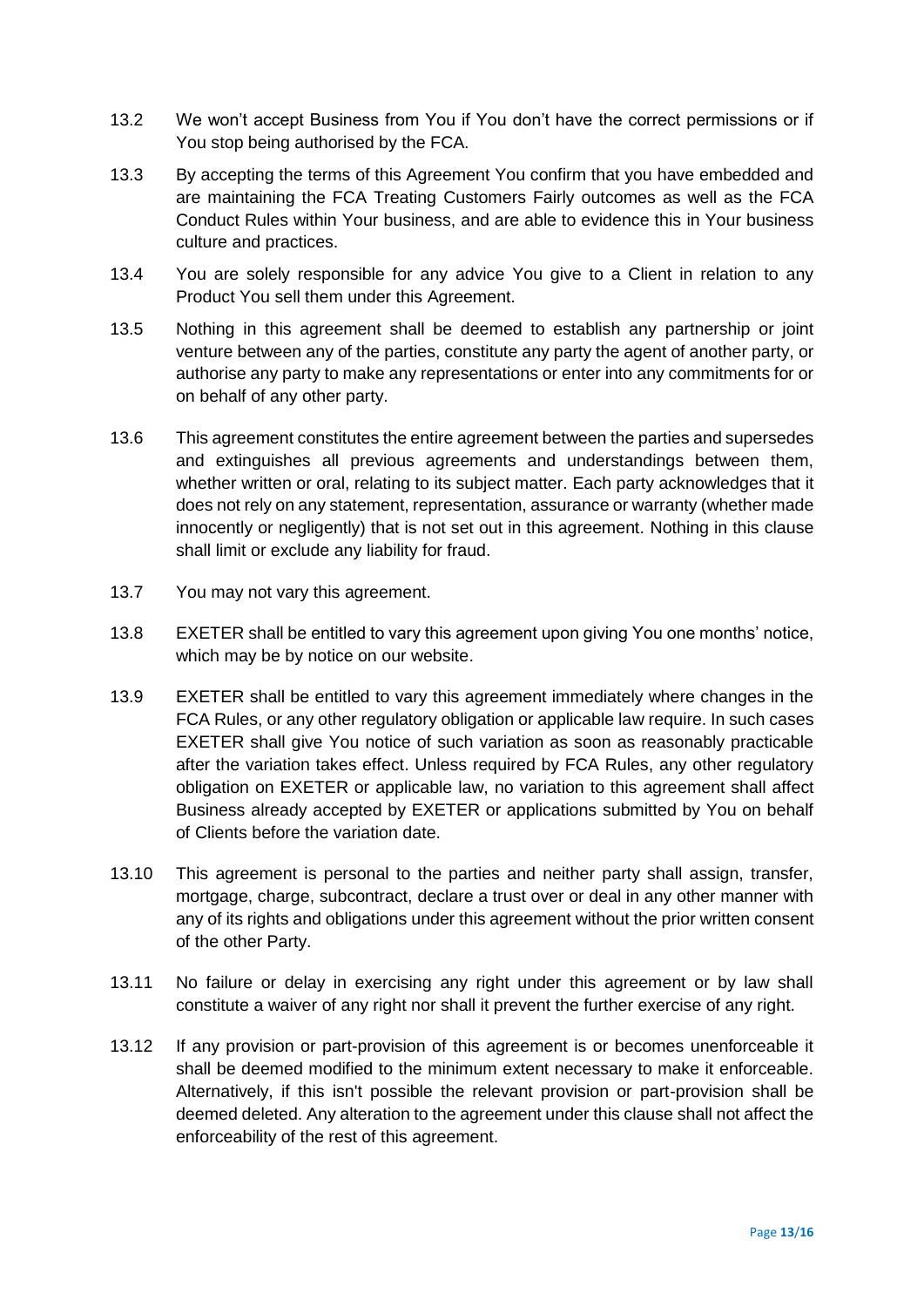- 13.13 Neither Party is liable for any failure or delay in performance of this agreement which is caused by circumstances beyond the reasonable control of a party including, but not limited to, strikes, industrial disputes, Acts of God, war, terrorism, lightening or storm or any event analogous to these examples.
- 13.14 No one other than a party to this agreement shall have any right to enforce any of it's terms.
- 13.15 All notices shall be in writing and delivered to the relevant party's principal place of business by hand, pre-paid first-class post or other next Business Day delivery service or sent by fax to its main fax number. Any notice shall be deemed to have been received:
	- (a) if delivered by hand at the time the notice is left at the proper address;
	- (b) if sent by pre-paid first-class post or other next Business Day delivery service, on the second Business Day after posting or at the time recorded by the delivery service.
	- (c) if sent by fax, on the next Business Day after transmission.

This clause does not apply to the service of any proceedings or other documents in any legal action or, where applicable, any arbitration or other method of dispute resolution. For the purposes of this clause, "writing" shall not include e-mail.

- 13.16 EXETER may accept e-mail or other electronic communications from or with You upon such terms and subject to such additional or separate conditions as EXETER shall notify You in good time. EXETER shall not be liable if such communications:
	- (a) are not, in whole or in part, received or are delayed for whatever reason; or
	- (b) are corrupted, intercepted or their security otherwise compromised.
- 13.17 This agreement and any dispute or claim arising out of, or regarding it, or its subject matter, or formation (including non-contractual disputes or claims), shall be governed by and construed in accordance with the law of England and Wales. The courts of England and Wales shall have exclusive jurisdiction to settle any such dispute or claim.
- 13.18 If you handle client money you must;
	- (a) have the relevant permission from the FCA
	- (b) pass client money to us promptly and without deduction
	- (c) act for the client and not as our agent.

## **14 TERMINATION**

14.1 This agreement may be terminated immediately by either party giving to the other party written notice to terminate.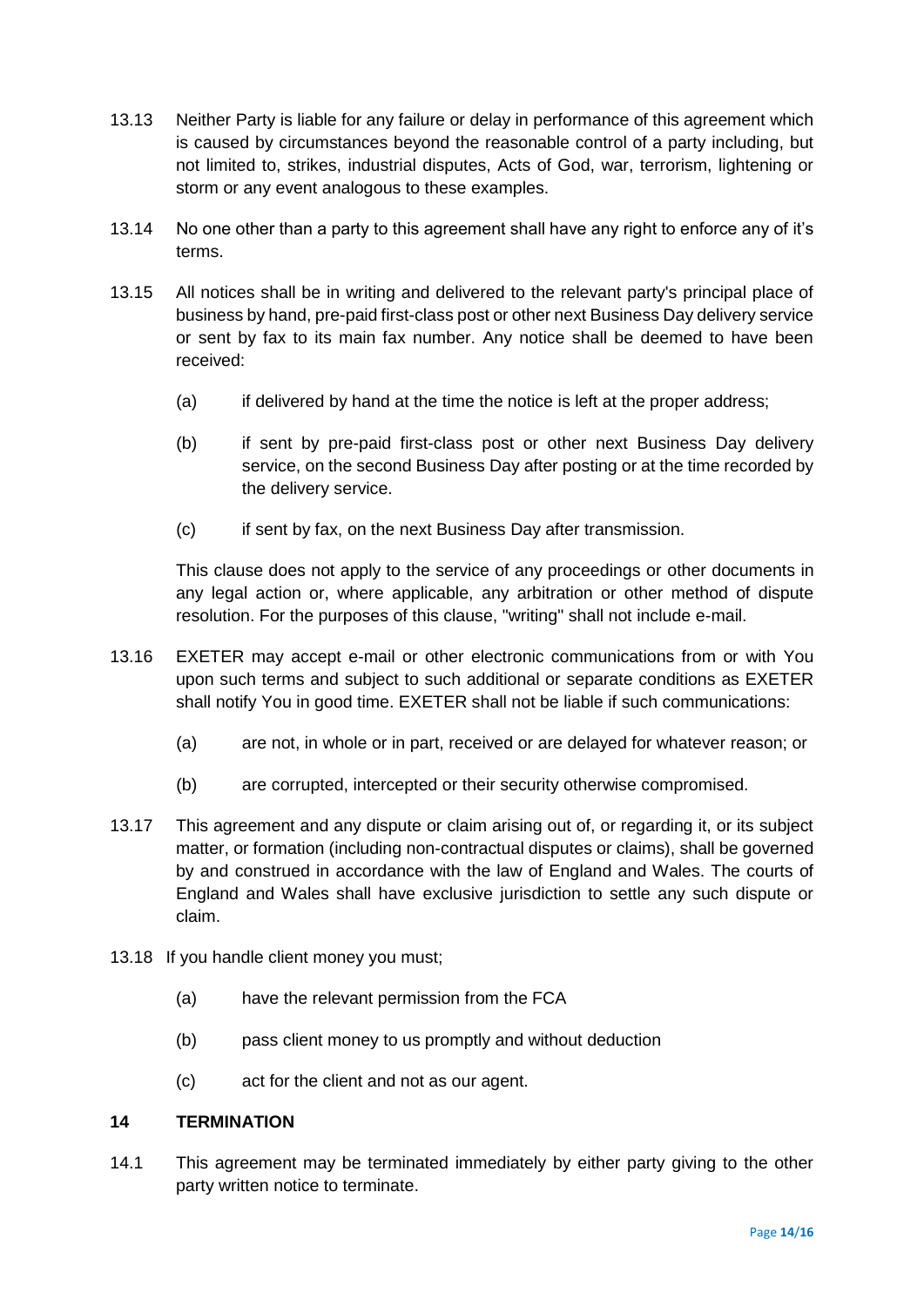- 14.2 Termination of this agreement shall not affect:
	- (a) any rights, remedies, obligations or liabilities of the parties that have accrued up to the date of termination. This includes the right to claim damages in respect of any breach of the agreement which existed at or before the date of termination.
	- (b) The payment of any Commission due to You as a result of Business introduced by You and accepted by EXETER prior to termination.
- 14.3 Upon termination of this agreement:
	- (a) EXETER will prepare a final Commission Statement which will be settled by way of immediate payment by either party of the balance due to the other party.
	- (b) You will cease using EXETER's literature and liaise with EXETER regarding the disposal of all such literature relating to EXETER. For the avoidance of doubt this does not include any correspondence between the parties relating to this agreement.